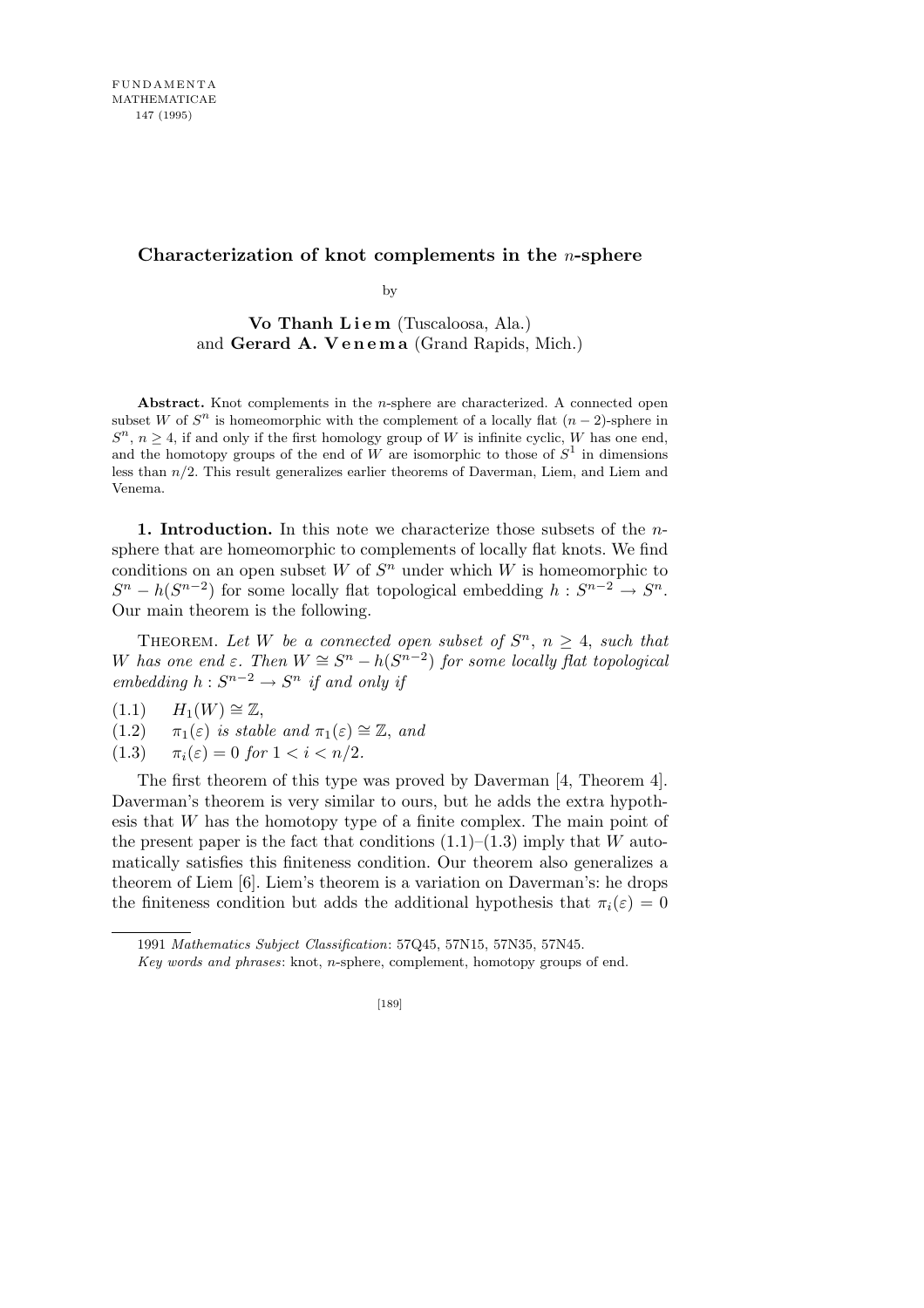for  $i = n/2$ . The hypotheses in our theorem are the intersection of those in the theorems of Daverman and Liem. It should be noted that each of the remaining hypotheses is essential; if any one of them is dropped, the other two are not strong enough to imply the conclusion of the theorem.

The 4-dimensional case of Theorem 1 is already known [7]. At the time that we proved the earlier theorem we believed that the 4-dimensional case was special because of the low dimensions involved. Since that time we have developed stronger techniques for dealing with the algebraic questions that arise in the middle dimensions (see  $[7]$ ,  $[8]$ ,  $[13]$ , and  $[14]$ ). We now realize that the 4-dimensional theorem is not special; instead we can improve the high-dimensional theorem.

The main improvement in our theorem over Daverman's is the fact that the finiteness condition has been dropped. But we also improve Daverman's theorem in that we can get by with a weaker version of condition (1.1). Daverman assumes that all the homology groups of *W* match those of *S* 1 while we only assume that  $H_1(W)$  is infinite cyclic. Since *W* is a subset of  $S<sup>n</sup>$ , the strong conditions (1.2) and (1.3) on the homotopy groups of the end of *W* combine with (1.1) to imply that all the higher homology groups of *W* vanish. We do not prove this directly, but it becomes apparent as the proof develops.

A final way in which our theorem differs from that of Daverman is the fact that it covers the cases  $n = 4$  and  $n = 5$ . As noted above, the 4-dimensional case of the theorem is proved in [7] and does require some specifically 4 dimensional techniques. Daverman needs  $n \geq 6$  because he applies the main result of Siebenmann's thesis [10]. Since Siebenmann's result is now known to hold in dimension 5 (at least for certain fundamental groups—see [9]), Daverman's proof actually does cover the 5-dimensional case. A theorem similar to ours could be stated in dimension 3, but it would have to take into account the fact that the expected  $\pi_1(\varepsilon)$  in that case would be  $\mathbb{Z} \oplus \mathbb{Z}$ . Another difference in dimension 3 is the fact that it might be *W* which is knotted rather than its complement. The statement of the theorem would have to account for this possibility.

**Acknowledgments.** The final version of this paper was written while the second author was visiting the University of Ljubljana. He wishes to thank the University and the Slovenian government for their hospitality. Both authors wish to thank Bob Daverman for listening patiently to the proof and for making many helpful suggestions.

**2. The construction of** *Wk***.** For the remainder of this paper we will assume that  $n \geq 5$  and use k to denote the greatest integer in  $(n-1)/2$ . Thus  $k = (n-1)/2$  if *n* is odd and  $k = n/2 - 1$  if *n* is even. Notice that condition (1.3) can be restated as  $\pi_i(\varepsilon) = 0$  for  $2 \leq i \leq k$ .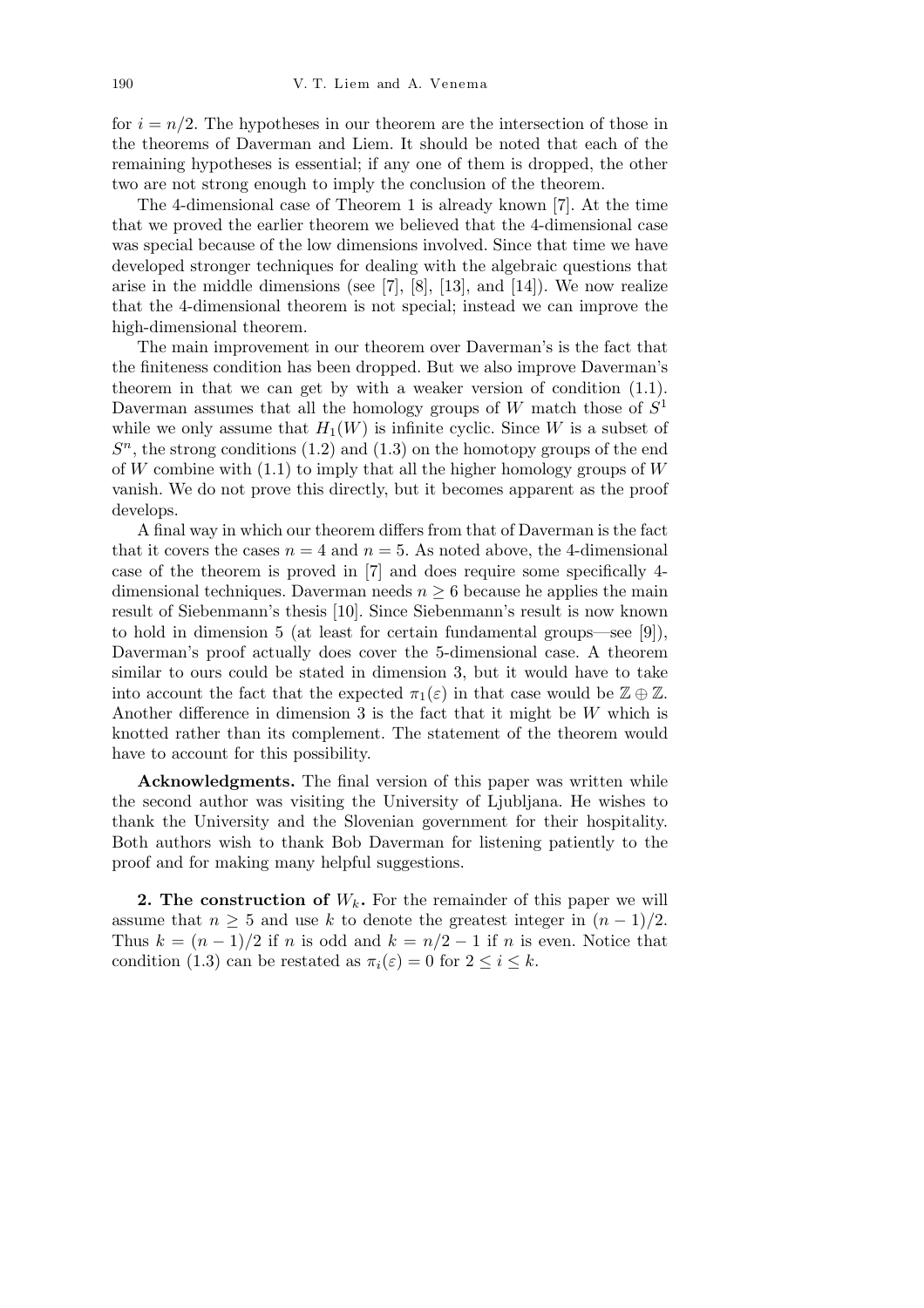In this section we perform a sequence of modifications to *W* to produce a finite sequence of manifolds  $W_1, \ldots, W_k$ .

Since  $\pi_1(\varepsilon)$  is finitely generated,  $\pi_1(W)$  is finitely generated as well. It follows that the kernel of the Hurewicz homomorphism  $\pi_1(W) \to H_1(W)$ is normally generated by a finite set. We do a finite number of 1-surgeries to kill this kernel. In other words, we find an embedded circle representing each normal generator of  $\ker[\pi_1(W) \to H_1(W)]$ . A regular neighborhood of such a curve is homeomorphic with  $S^1 \times B^{n-1}$ . We remove the interior of the regular neighborhood and paste in a copy of  $B^2 \times S^{n-2}$ . We use  $W_1$ to denote the manifold which results from doing all the 1-surgeries. Notice that  $\pi_1(W_1) \cong \mathbb{Z}$ .

We use  $\mathbb{J}$  to denote  $\pi_1(W_1)$  and  $\Lambda$  to denote the integral group ring  $Λ = \mathbb{Z}[\mathbb{J}]$ . We also use  $p: W_1 \to W_1$  to denote the universal cover. Notice that the homology groups  $H_i(\widetilde{W}_1)$  have the structure of modules over the ring *Λ*. By [7, Lemma 1.4],  $\widetilde{W}_1$  has one simply connected end.

Now consider  $\pi_2(W_1)$ . Of course  $\pi_2(W_1) \cong \pi_2(W_1) \cong H_2(W_1)$ . Let *U* be a manifold neighborhood of  $\varepsilon$  such that  $\pi_2(U) \to \pi_2(W_1)$  is the trivial homomorphism. Since the end of  $\widetilde{W}_1$  is simply connected, we may assume that  $H_2(p^{-1}(U)) \to H_2(\widetilde{W}_1)$  is trivial as well. In the Mayer–Vietoris sequence

$$
H_2(\widetilde{W}_1 - p^{-1}(\text{Int } U)) \oplus H_2(p^{-1}(U)) \stackrel{\alpha}{\rightarrow} H_2(\widetilde{W}_1) \stackrel{\beta}{\rightarrow} H_1(p^{-1}(\partial U))
$$

both im  $\alpha$  and im  $\beta$  are finitely generated over  $\Lambda$  and so, using [15, Lemma 1.5], we see that  $H_2(W_1)$  is finitely generated over *Λ*. Thus we can do a finite number of 2-surgeries to produce a manifold  $W_2$  with  $\pi_2(W_2) = 0$ (and with  $\pi_1(W_2)$  still equal to J).

This process is continued inductively through dimension *k*. In that way we see that it is possible to produce from W a new manifold  $W_k$  which satisfies  $\pi_1(W_k) = \mathbb{J}$  and  $\pi_i(W_k) = 0$  for  $2 \leq i \leq k$ . Since we perform only a finite number of surgeries to *W*, the new manifold has the same end as the original did. In other words, there are compact sets  $C \subset W$  and  $C' \subset W_k$ such that  $W - C = W_k - C'$ . Another important property of  $W_k$  is the fact that  $W_k$  is contained in a compact manifold *M* with  $M - W_k = S^n - W$ . The reason for this is the fact that we can think of the surgeries we have done to *W* as being done to  $S^n \supset W$ . Thus *M* is just the compact manifold which results from doing our finite sequence of surgeries to  $S<sup>n</sup>$ . We record the properties of  $W_k$  in a lemma so that they are available for future use.

Lemma 2. *It is possible to do a finite number of surgeries to W to produce a new n-manifold W<sup>k</sup> having the following properties*:

$$
\begin{aligned} \text{(2.1)} \qquad &\pi_1(W_k) = \mathbb{J}.\\ \text{(2.2)} \qquad &\pi_i(W_k) = 0 \text{ for } 2 \le i \le k. \end{aligned}
$$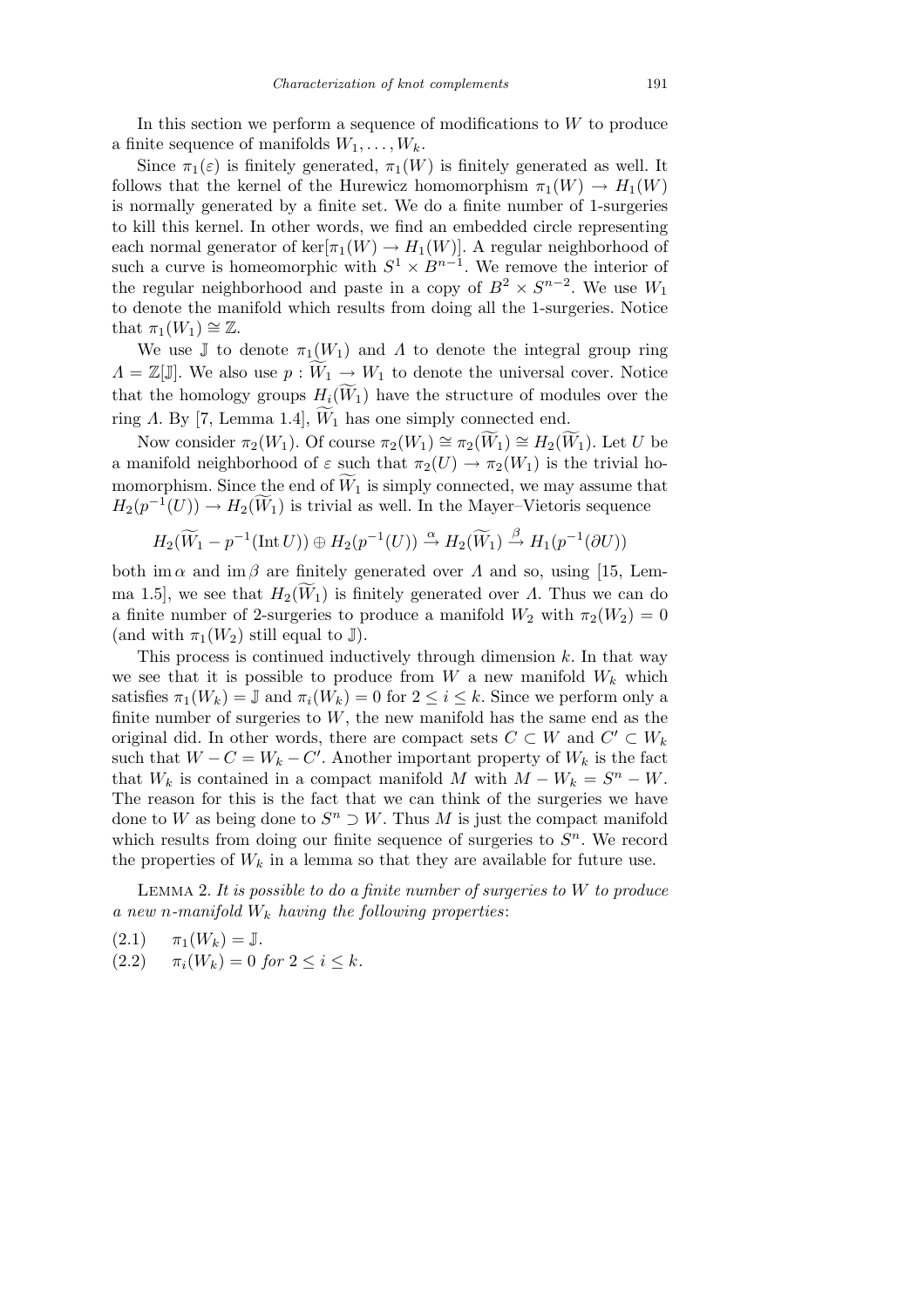(2.3) *There exist compact sets*  $C \subset W$  *and*  $C' \subset W_k$  *and a compact manifold*  $M \supset W_k$  *such that*  $S^n - C = M - C'$ .

**3. The homotopy dimension of** *Wk***.** In this section we prove the following lemma.

Lemma 3. *W<sup>k</sup> has the homotopy type of a* (*possibly infinite*) *complex of*  $dimension \, n-k-1.$ 

Proof. By Chapter 3 of Siebenmann's thesis [10, Theorem 3.10], the end of  $W_k$  has arbitrarily close 1-neighborhoods. This means that for every compact set  $C \subset W_k$  there exists a neighborhood  $U$  of the end of  $W_k$  such that  $U \subset W_k - C$  and the inclusion induced homomorphism  $\pi_1(\partial U) \to$  $\pi_1(U) \cong \pi_1(\varepsilon) \cong \mathbb{Z}$  is an isomorphism. (In this setting it is obvious that  $\partial U$  must carry a generator of  $\pi_1(\varepsilon)$ , so the proof is accomplished by trading 2-handles to kill the kernel of the homomorphism  $\pi_1(\partial U) \to \pi_1(U)$ . It is not necessary to trade any 1-handles as in the general case.) It should also be observed that, by [7, Lemma 1.1], the inclusion induced map  $\pi_1(U) \rightarrow$  $\pi_1(W_k)$  is an isomorphism.

Once we have arbitrarily close 1-neighborhoods of the end, we can proceed to construct *k*-neighborhoods of the end. For each compact subset *C* of  $W_k$  there exists a neighborhood *U* of  $\varepsilon$  such that the inclusion induced homomorphism  $\pi_2(U) \to \pi_2(W_k - C)$  is trivial. Thus we can attach 3-handles to *U* to kill  $\pi_2(U)$ . This can be accomplished as in the proof of [2] or [10] and results in a 2-neighborhood of the end. It should be noted that, in contrast with the surgery done in the previous section, the surgery being done here is ambient surgery; the handle is added to *U* by subtracting it from  $W_k - U$ . Using induction we construct arbitrarily close *k*-neighborhoods of the end. Embedding the handles we need is relatively easy because  $k < n/2$ . (Only the case  $n = 5$  requires special care.)

Let *C* be a PL embedded circle in  $W_k$  which represents a generator of the fundamental group and let *N* be a regular neighborhood of *C* in  $W_k$ . Define  $U_0 = \overline{W_k - N}$ . By the previous paragraph we can inductively find a sequence  $U_0, U_1, \ldots$  of closed neighborhoods of the end so that  $U_{i+1} \subset \text{Int } U_i$ <br>  $\Omega_{\text{max}} \subset \Omega_{\text{max}}$ for each *i*,  $\bigcap_{i=0}^{\infty} U_i = \emptyset$ ,  $\pi_1(U_i) \to \pi_1(U_0)$  is an isomorphism for every *i*, and  $\pi_j(U_i) = 0$  for  $2 \leq j \leq k$  and for every *i*. Let  $V_i = U_{i-1} - \text{Int } U_i$ . Then  $H_j(\widetilde{V}_i, \partial \widetilde{U}_i) = H_j(\widetilde{U}_{i-1}, \widetilde{U}_i)$  by excision. The exact sequence

$$
0 = H_j(\widetilde{U}_{i-1}) \to H_j(\widetilde{U}_{i-1}, \widetilde{U}_i) \to H_{j-1}(\widetilde{U}_i) = 0
$$

shows that  $H_j(\widetilde{V}_i, \partial \widetilde{U}_i) = 0$  for every  $j \leq k$  and for every *i*.

We can think of  $V_i$  as a cobordism based on  $\partial U_i$ . As in the proof of the *s*-cobordism theorem, the observation in the previous paragraph allows us to trade handles to eliminate all handles of dimensions  $\leq k$ . If we think dually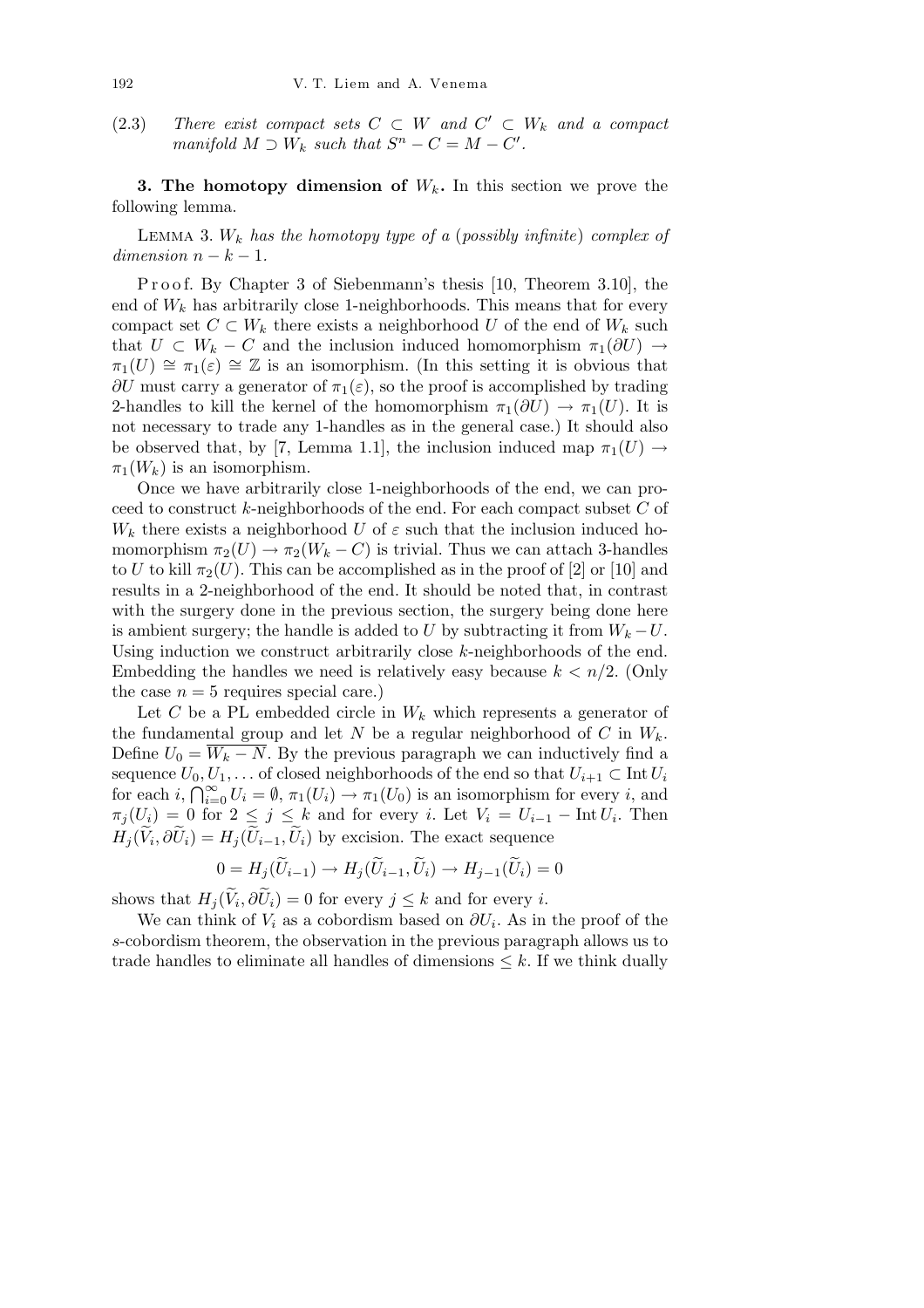of  $V_i$  as a cobordism based on  $\partial U_{i-1}$ , then we have cancelled all handles of index  $≥ n-k$ . Thus each  $V_i$  collapses to  $\partial U_{i-1} \cup K_i$  where  $K_i$  is a polyhedron of dimension  $n - k - 1$ . Since  $\partial U_0 = \partial N$  and N collapses to the circle C, it follows that  $W_k$  has the homotopy type of an  $(n - k - 1)$ -dimensional complex. ■

**4. The finiteness of**  $W_k$  in case *n* is odd. Suppose *n* is odd. Then  $k = (n-1)/2$ , so  $n - k - 1 = k$ .

LEMMA 4. If *n* is odd, then  $W_k$  has the homotopy type of  $S^1$ .

Proof. By Lemmas 2 and 3,  $W_k$  has the homotopy type of a *k*-dimensional complex *K* with  $\pi_1(K) \cong \mathbb{Z}$  and  $\pi_i(K) = 0$  for  $2 \leq i \leq k$ . By the Hurewicz theorem, the universal cover of *K* is contractible. Thus all the higher homotopy groups of *K* vanish and *K* has the homotopy type of *S* 1 .

**5.** The finiteness of  $W_k$  in case *n* is even. In case *n* is even, we will show that  $W_k$  has the homotopy type of the wedge of one copy of  $S<sup>1</sup>$  together with a finite number of copies of  $S<sup>k+1</sup>$ . Notice that, in case *n* is even,  $k = n/2 - 1$ , so  $n - k - 1 = k + 1$ . It follows from Lemmas 2 and 3 that  $W_k$  has the homotopy type of a  $(k+1)$ -dimensional polyhedron *L* such that  $\pi_1(L) \cong \mathbb{Z}$  and  $\pi_i(L) = 0$  for  $2 \leq i \leq k$ . We must examine  $\pi_{k+1}(L) \cong H_{k+1}(W_k).$ 

LEMMA 5.1.  $H_{k+1}(\widetilde{W}_k)$  *is a free A-module.* 

P r o o f. First we observe that  $H_{k+1}(\widetilde{W}_k)$  is a projective module over *Λ* by [15, Lemma 2.1]. But every projective module over  $\mathbb{Z}[\mathbb{J}]$  is free ([12] and [1]).  $\blacksquare$ 

LEMMA 5.2.  $H_{k+1}(W_k)$  *is finitely generated over*  $\mathbb{Z}$ *.* 

Proof. Let  $X = S^n - W = M - W_k$ . We begin by showing that the *k*th Čech cohomology group of X is finitely generated. Let  $U_i$  be one of the submanifolds of  $W_k$  constructed in the proof of Lemma 3. Then  $U_i \cup X$  is a neighborhood of *X* in *M* and *X* has arbitrarily close neighborhoods of this kind. In the Mayer–Vietoris sequence

$$
0 = H^{k-1}(U_i) \to H^k(M) \to H^k(U_i \cup X) \oplus H^k(W_k) \to H^k(U_i) = 0,
$$

 $H^k(W_k) = 0$ , so there is a natural isomorphism from  $H^k(U_i \cup X)$  to  $H^k(M)$ . Thus

$$
\check{H}^k(X) = \lim H^k(U_i \cup X) \cong H^k(M)
$$

and  $\check{H}^k(X)$  is finitely generated.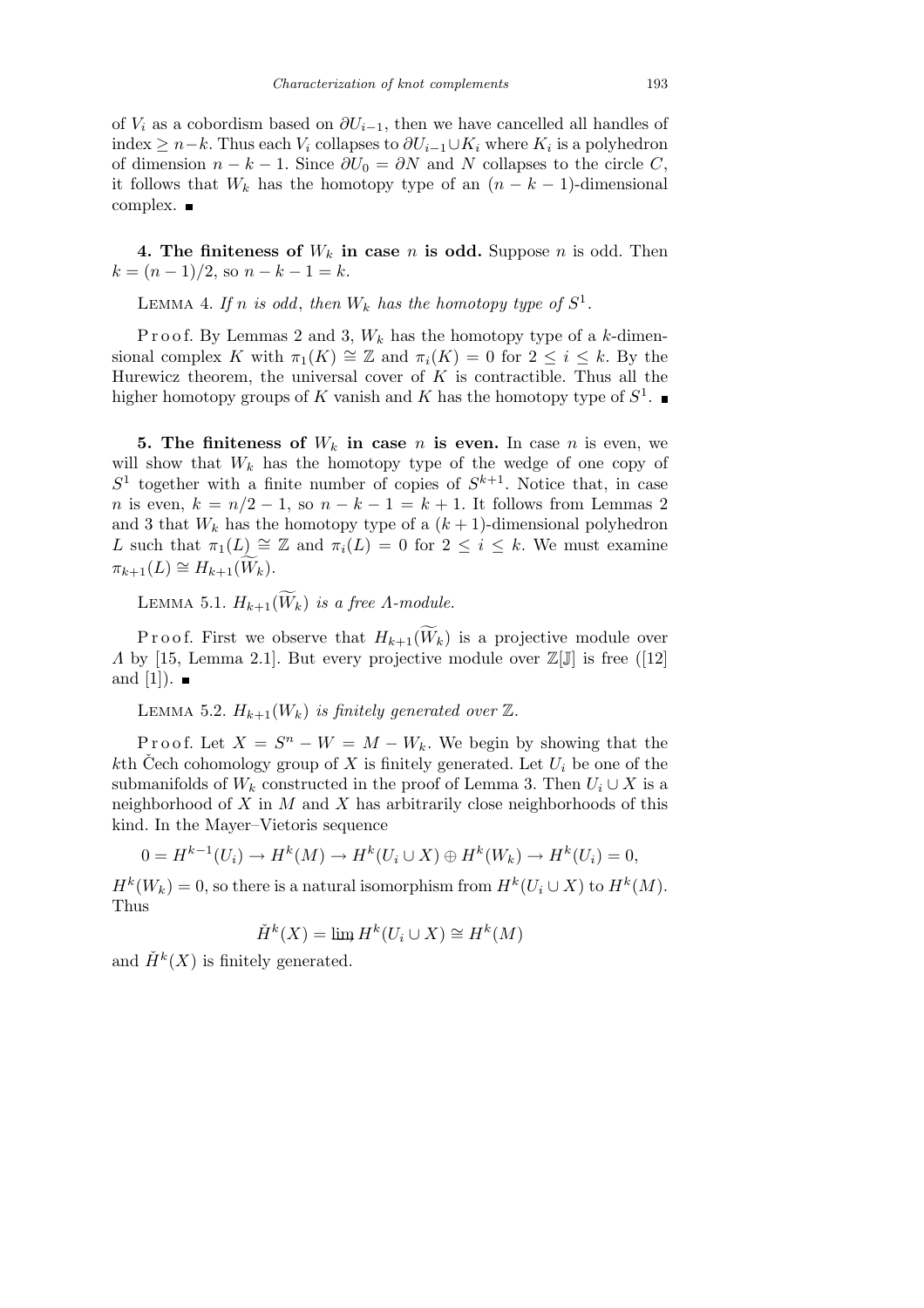By Alexander Duality we have  $H_{k+2}(M, W_k) \cong \check{H}^k(X)$ . This means that both the first and the last terms in the exact sequence

$$
H_{k+2}(M, W_k) \to H_{k+1}(W_k) \to H_{k+1}(M)
$$

are finitely generated, so the middle term is as well.

LEMMA 5.3.  $H_{k+1}(\widetilde{W}_k)$  *is finitely generated over*  $\Lambda$ .

P r o o f. Let *t* denote a generator of the group of deck transformations of  $\widetilde{W}_k$ . The exact sequence

$$
0 \to C_*(\widetilde{W}_k) \xrightarrow{t-1} C_*(\widetilde{W}_k) \xrightarrow{p_*} C_*(W_k) \to 0
$$

of chain complexes gives rise to an exact sequence

$$
\ldots \to H_{k+1}(\widetilde{W}_k) \xrightarrow{t-1} H_{k+1}(\widetilde{W}_k) \xrightarrow{p_*} H_{k+1}(W_k) \to 0
$$

of homology groups. Thus

$$
H_{k+1}(\widetilde{W}_k)/\operatorname{im}(t-1) \cong H_{k+1}(W_k).
$$

Now  $H_{k+1}(\widetilde{W}_k)$  is free over *Λ* by Lemma 5.1. Hence

$$
H_{k+1}(\widetilde{W}_k) = \bigoplus_{i \in I} \Lambda_i
$$

where each  $\Lambda_i$  is a copy of  $\Lambda$  and  $I$  is some countable indexing set. The homomorphism  $(t - 1)$  respects this decomposition, so we must look at *Λ/* im(*t* − 1). Now *Λ* consists of all Laurent polynomials in *t* with coefficients in  $\mathbb{Z}$ . It is easy to see that two such polynomials  $p_1$  and  $p_2$  are equivalent over im( $t$  − 1) if and only if  $p_1(1) = p_2(1)$ . Thus  $\Lambda/\text{im}(t-1) \cong \mathbb{Z}$  and so

$$
H_{k+1}(\widetilde{W}_k)/\operatorname{im}(t-1) \cong \left(\bigoplus_{i\in I} \Lambda_i\right)/\operatorname{im}(t-1)
$$

$$
= \bigoplus_{i\in I} (\Lambda_i/\operatorname{im}(t-1)) \cong \bigoplus_{i\in I} \mathbb{Z}.
$$

On the other hand,  $H_{k+1}(\widetilde{W}_k)/\text{im}(t-1) \cong H_{k+1}(W_k)$ , and so Lemma 5.2 implies that the indexing set *I* must be finite. Let us say that  $I = \{1, \ldots, m\}$ .

LEMMA 5.4.  $W_k$  *has the homotopy type of*  $S^1 \vee (\bigvee_{i=1}^m S^i)$  $\sum_{i=1}^{m} S_i^{k+1}$ .

P r o o f. We know that  $W_k$  has the homotopy type of a  $(k+1)$ -dimensional polyhedron *L* with  $\pi_1(L) \cong \mathbb{Z}$ ,  $\pi_i(L) = 0$  for  $2 \leq i \leq k$  and  $\pi_{k+1}(L)$  a finitely generated free module over  $\mathbb{Z}[\pi_1(L)]$ . This is enough information to construct a natural map *S* <sup>1</sup> *∨*( W*<sup>m</sup>*  $\sum_{i=1}^{m} S_i^{k+1}$   $\rightarrow$  *L* which induces isomorphisms on  $\pi_i$  for  $i \leq k+1$ . This map is a homotopy equivalence by the Whitehead Theorem [16, Theorem 1].  $\blacksquare$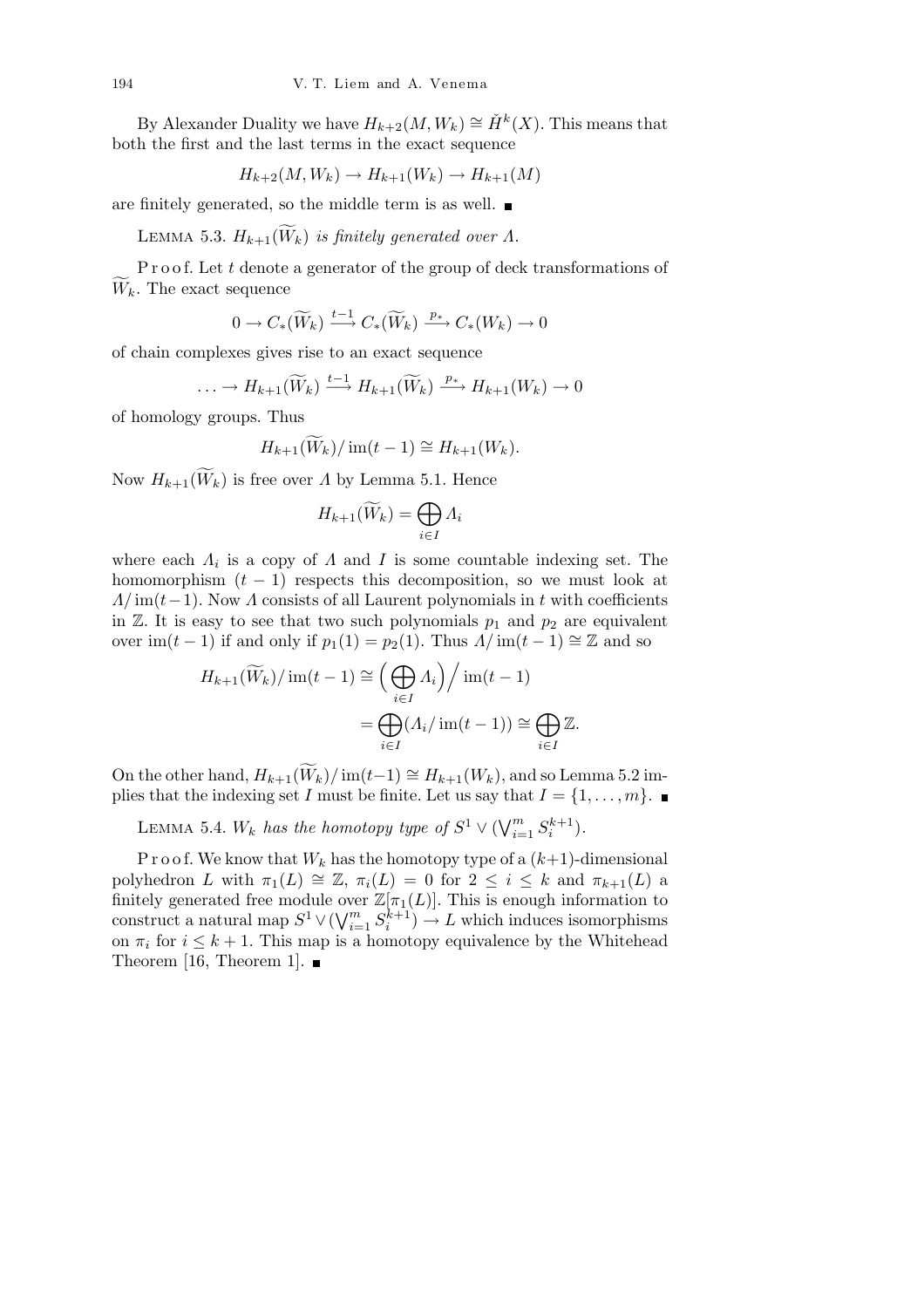**6. The proof of the Theorem.** In this section we complete the proof of the Theorem. First we apply Siebenmann's thesis [10] to conclude that the end of  $W_k$  is collared. (We need some help from Quinn [9] in dimension 5.) Since *W* has the same end, this means that the end of *W* is collared as well. Thus there is a compact manifold  $P \subset W$  such that  $\overline{W - P} \cong \partial P \times [0, 1)$ . The hypotheses (1.1)–(1.3) imply that  $\pi_1(P) \cong \pi_1(\partial P) \cong \mathbb{Z}$  and  $\pi_i(\partial P) = 0$ for  $2 \leq i \leq k$ .

Let  $Q = \overline{S^n - P}$ . Since  $S^n$  is simply connected, there must be a disk  $(D, \partial D)$  ⊂  $(Q, \partial Q)$  such that  $\partial D$  represents a generator of  $\pi_1(\partial P)$ . (See  $[4, p. 370]$ .) Let *B* be an *n*-cell in  $\overline{Q}$ ,  $B \cong D \times I^{n-2}$ , such that  $B \cap \partial P$ is a neighborhood of  $\partial D$  in  $\partial P$ . Define  $S = \partial (P \cup B)$ . Notice that *S* is obtained from  $\partial P$  by doing 1-surgery on a generator of  $\pi_1(\partial P)$ , so *S* is an  $(n-1)$ -manifold with  $\pi_i(S) = 0$  for  $i \leq (n-1)/2$ . The Poincaré Conjecture in dimensions *≥* 4 ([5] and [11]) tells us that *S* is an (*n −* 1)-sphere. Then the Schoenflies Theorem [3] tells us that *S* bounds an *n*-cell in  $S<sup>n</sup>$ . Hence *Q* consists of an *n*-cell with an (*n* − 2)-handle attached. There is therefore a homeomorphism  $h: S^{n-2} \times I^2 \to Q$ . Finally, we see that  $W \cong P \cup (\partial P \times P)$  $[0, 1)$   $\cong$   $S<sup>n</sup> − h(S<sup>n-2</sup> × {point})$  and the proof is complete.

## **References**

- [1] H. B ass, *Projective modules over free groups are free*, J. Algebra 1 (1964), 367–373.
- [2] W. Browder, J. Levine and G. R. Livesay, *Finding a boundary for an open manifold*, Amer. J. Math. 87 (1965), 1017–1028.
- [3] M. B r own, *A proof of the generalized Schoenflies theorem*, Bull. Amer. Math. Soc. 66 (1960), 74–76.
- [4] R. J. Daverman, *Homotopy classification of locally flat codimension two spheres*, Amer. J. Math. 98 (1976), 367–374.
- [5] M. H. Freedman, *The topology of four-dimensional manifolds*, J. Differential Geom. 17 (1982), 357–453.
- [6] V. T. Li em, *Homotopy characterization of weakly flat knots*, Fund. Math. 102 (1979), 61–72.
- [7] V. T. Liem and G. A. Venema, *Characterization of knot complements in the* 4*-sphere*, Topology Appl. 42 (1991), 231–245.
- [8] —, —, *On the asphericity of knot complements*, Canad. J. Math. 45 (1993), 340–356.
- [9] F. Q ui n n, *Ends of maps*, *III*: *dimensions* 4 *and* 5, J. Differential Geom. 17 (1982), 503–521.
- [10] L. C. Siebenmann, *The obstruction to finding a boundary for an open manifold of dimension greater than five*, Ph.D. dissertation, Princeton Univ., Princeton, N.J., 1965.
- [11] S. Smale, *Generalized Poincaré's conjecture in dimensions*  $> 4$ , Ann. of Math. 74 (1961), 391–466.
- [12] P. F. Smith, *A note on idempotent ideals in group rings*, Arch. Math. (Basel) 27 (1976), 22–27.